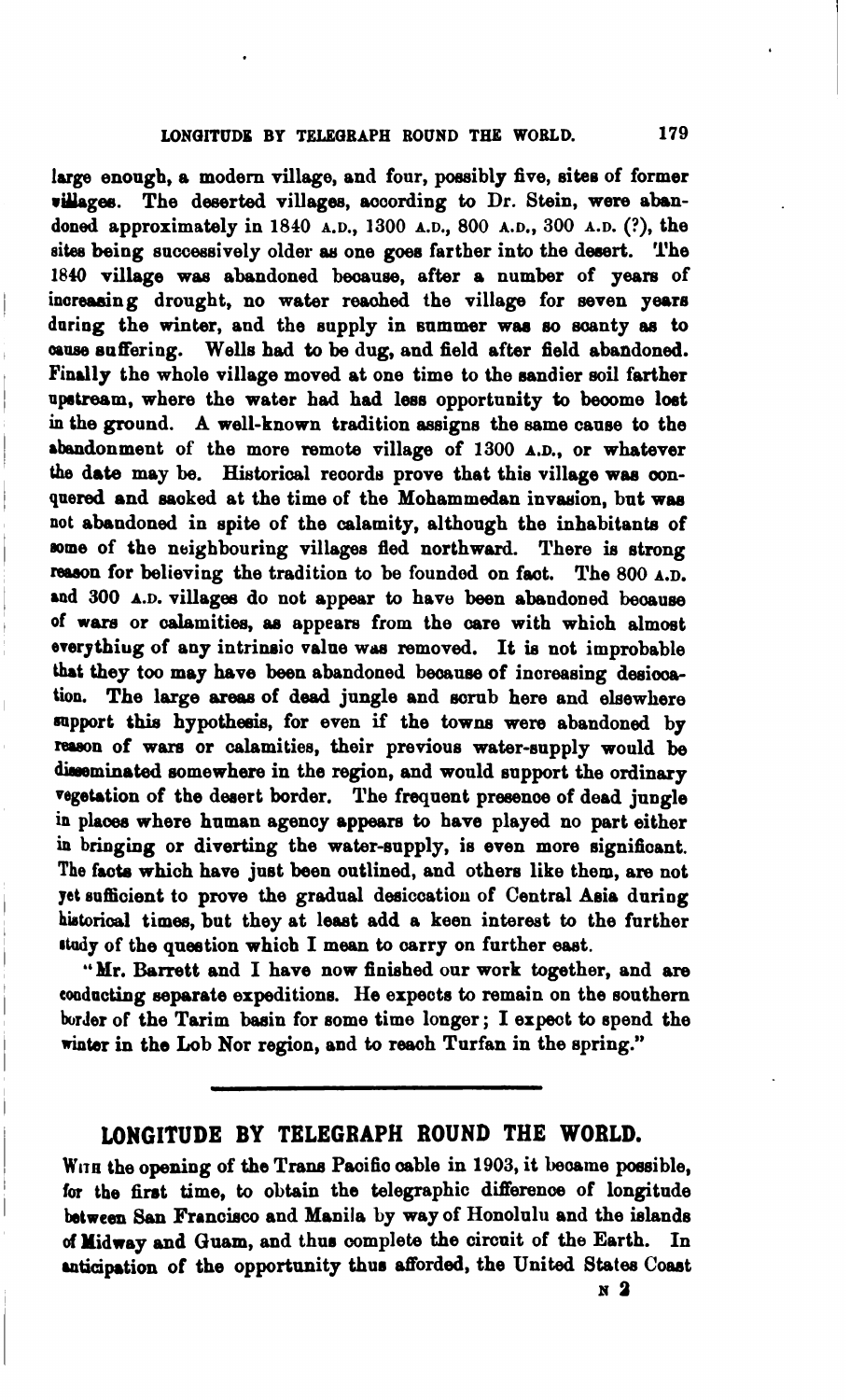and Geodetic Survey lost no time in making preparations for this important work, and by December, 1903, the matter was taken in had in earnest, Mr. Edwin Smith of this survey being entrusted **with ih**  arrangementa:

First of all, the instruments and apparatus for automatically recording the signals had to be carefully considered. A method had been successfully employed by the Canadian and English observers in determining the difference of longitude between Greenwich and **Mantad**  in 1892, and, Mr. Smith having obtained particulars of this, similar recording apparatus was constructed at the Coast and Geodetic Survey Office, and was found to be entirely satisfactory throughout the operations.

Mr. G. C. Ward, vice-president and general manager of the Commercial Pacific Cable Company, entered heartily into the project, granting free use of the cable, and issuing instructions to the superintendents at the various stations in the Pacific to render all the assistance in their power.

Mr. Smith had as his colleague in this undertaking Mr. Fremont Morse, also of the United States Coast and Geodetic Survey, and everything being **ready**, the first section of the work, that between San Francisco and Honolulu, was completed without much difficulty. Observations were taken and signals oxchanged firet in April and **then**  in June, the interval between the dates being due to the time necessary for the exchange of obaervem.

As there seemed a possibility of getting signale through **dired**  between Honolulu and Guam without using the intermediate station at Nidway island, it was considered worth while to make the attempt, especially as the latter is not easily accessible; and with this object, Mr. Smith started from Honolulu, and arrived at **(faam** on July 14. Here, however, many difficulties were met with, and it became evident that no setisfactory signals between IIonolulu and Guam, with **the**  cables joined at Midway, could be obtained, except, possibly, by the use of a voltage so great that the cables would be endangered, and reluctantly the idea of leaving out Nidway island station bad to **be**  abandoned.

The next section to be undertaken was that between Guam and Manila, and, Mr. Morse having proceeded to the latter **plaoe, the**  difference of longitude was determined between September 8 and 16. Owing to difficulties of transport between these two places, an exchange of observors was found to be impossible.

There still remained the sections between Guam and Midway and Midway and Honolulu to be connected to complete the work, and after many delays, owing to transport difficulties and bad weather. Mr Morse reached Midway early in November, and the longitude determi nations between Midway and Guam were made during the latter part of